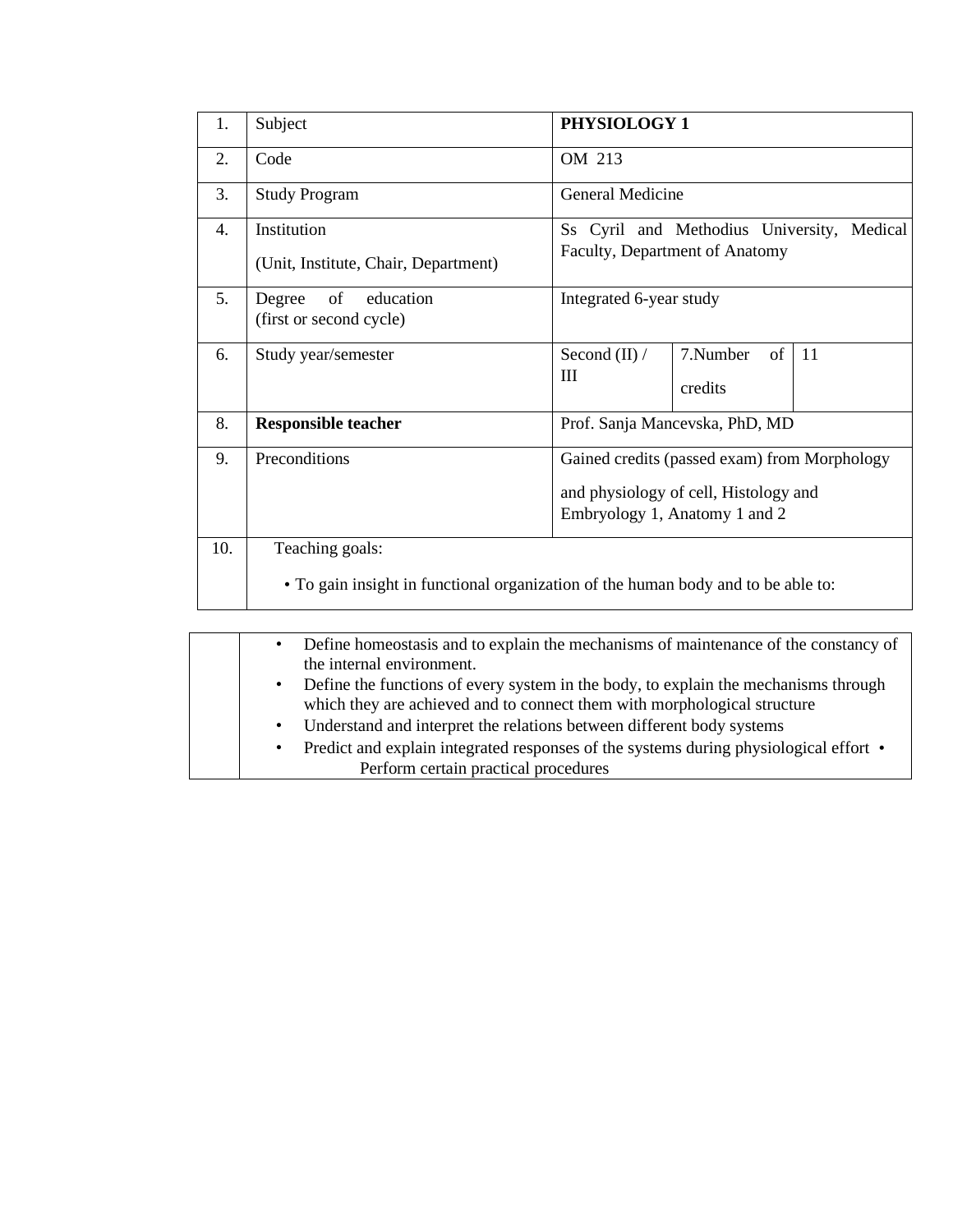| 11. | Brief content:                                                                                                                                                                                                                                                                                                                                                                                 |             |  |  |  |  |  |  |  |  |  |
|-----|------------------------------------------------------------------------------------------------------------------------------------------------------------------------------------------------------------------------------------------------------------------------------------------------------------------------------------------------------------------------------------------------|-------------|--|--|--|--|--|--|--|--|--|
|     | <b>Theoretical course:</b>                                                                                                                                                                                                                                                                                                                                                                     |             |  |  |  |  |  |  |  |  |  |
|     | •Functional organization of the human body, mechanisms for<br>maintaining consistency of the internal environment; feedback and<br>regulation of functions of the body.<br>•Physiology of skeletal and smooth muscles                                                                                                                                                                          |             |  |  |  |  |  |  |  |  |  |
|     | . Physiology of heart, cardiac cycle, heart tones, heart rate; physiology of circulation,<br>arterial and venous system; microcirculation and lymphatic system, control mechanisms of<br>regulation of circulation, regulation of blood pressure.<br>•Physiology of body fluids and their regulation.                                                                                          |             |  |  |  |  |  |  |  |  |  |
|     | •Physiology of the urinary system                                                                                                                                                                                                                                                                                                                                                              |             |  |  |  |  |  |  |  |  |  |
|     | •Physiology of blood, blood elements, blood hemostasis and coagulation.                                                                                                                                                                                                                                                                                                                        |             |  |  |  |  |  |  |  |  |  |
|     | Physiology of the respiratory system<br>$\bullet$<br>Physiology of the gastrointestinal system<br>Physiology of metabolism, metabolic processes of carbohydrates, fats and proteins,<br>physiological regulation of energy balance, basal metabolism, diet.<br>•Physiological functions of the liver.                                                                                          |             |  |  |  |  |  |  |  |  |  |
|     | •Skin physiology, thermoregulation, body temperature.                                                                                                                                                                                                                                                                                                                                          |             |  |  |  |  |  |  |  |  |  |
|     | •Activity of the organism under specific conditions, sports physiology, sports impact on<br>bodies and systems, functioning of the organism in extreme environmental conditions: high<br>altitude and great depths.                                                                                                                                                                            |             |  |  |  |  |  |  |  |  |  |
|     | <b>Practical lessons:</b>                                                                                                                                                                                                                                                                                                                                                                      |             |  |  |  |  |  |  |  |  |  |
|     | •Examination of the activity of the muscles, testing the activity of the heart muscle in<br>experimental animals and the influence of various factors on the heart; bioelectrical currents<br>in humans and electrocardiography.<br>•Examination of blood and blood components (red blood cells, white cells and platelets),<br>determination of blood groups and test methods for hemostasis. |             |  |  |  |  |  |  |  |  |  |
|     | •Examination of respiratory function (functional testing).                                                                                                                                                                                                                                                                                                                                     |             |  |  |  |  |  |  |  |  |  |
|     | •Examination of the function of the gastrointestinal system (determination of acidity of gastric<br>juice and the action of digestive enzymes).                                                                                                                                                                                                                                                |             |  |  |  |  |  |  |  |  |  |
| 12. | <b>Methods of studying:</b>                                                                                                                                                                                                                                                                                                                                                                    |             |  |  |  |  |  |  |  |  |  |
|     | Interactive teaching during lectures and practical trainings, independent study by<br>using textbooks, practical exercises on experimetal animal models and virtual models<br>with computer-assisted learning.                                                                                                                                                                                 |             |  |  |  |  |  |  |  |  |  |
| 13. | Total available time:                                                                                                                                                                                                                                                                                                                                                                          | 330 classes |  |  |  |  |  |  |  |  |  |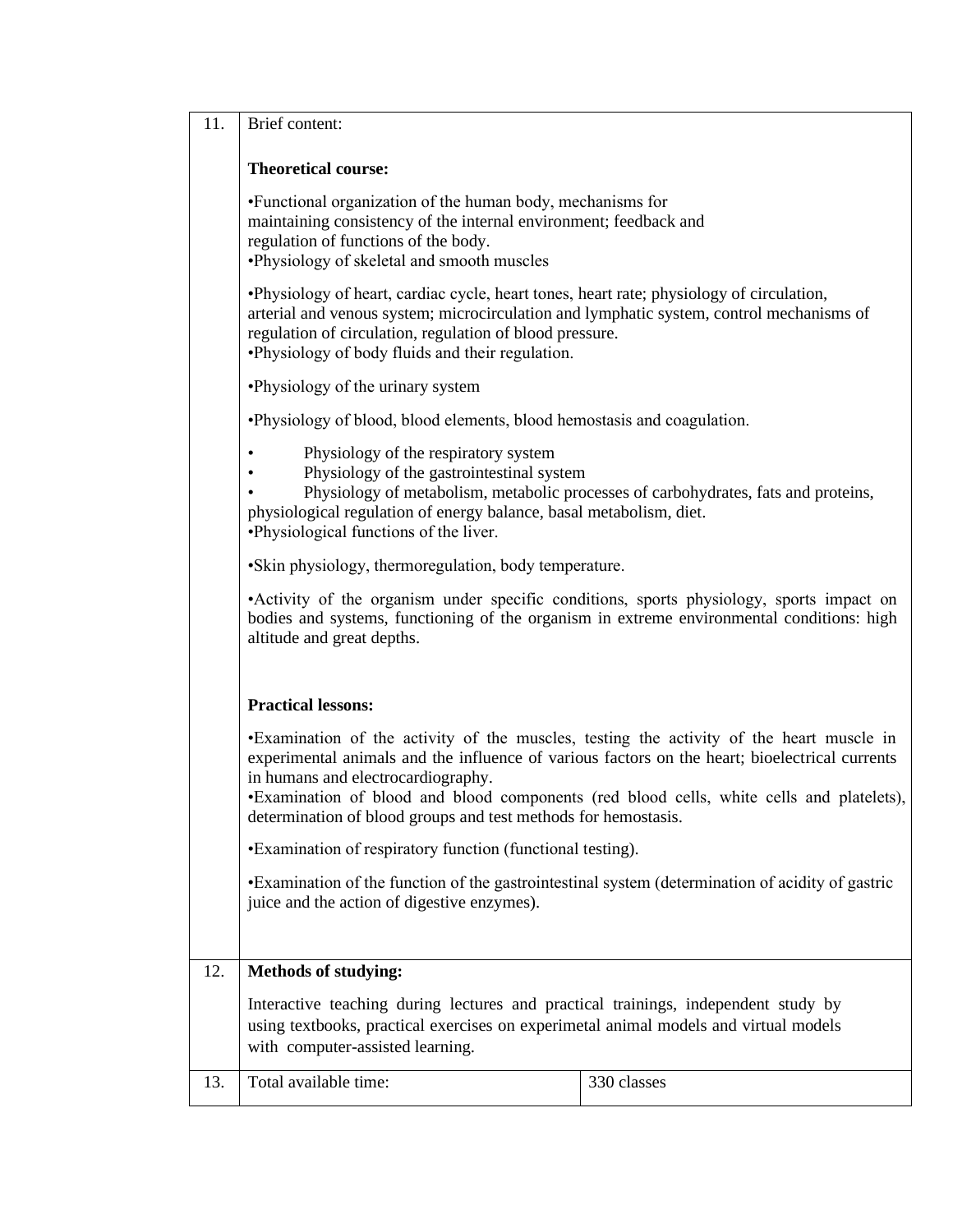| 14. |                                          | Organization of the course |       |                               | 150 classes - theoretical course,<br>practical<br>course, seminars |                                        |  |
|-----|------------------------------------------|----------------------------|-------|-------------------------------|--------------------------------------------------------------------|----------------------------------------|--|
|     |                                          |                            |       |                               |                                                                    | 180 classes - home individual learning |  |
| 15. | 15.1.<br>Forms of teaching<br>activities |                            |       |                               | Theoretical course<br>75 classes                                   |                                        |  |
|     |                                          |                            | 15.2. | Practical course,<br>Seminars |                                                                    | 75 classes                             |  |
| 16. |                                          | Other forms of activities  | 16.1. | Practice                      |                                                                    |                                        |  |
|     |                                          |                            | 16.2. | Individual tasks              |                                                                    |                                        |  |
|     |                                          |                            | 16.3. |                               | Individual (home) learning                                         | 180 classes                            |  |
| 17. |                                          | Method of assessment       |       |                               |                                                                    |                                        |  |
|     | 17.1                                     | <b>Tests</b>               |       |                               |                                                                    | $min - max$                            |  |
|     |                                          |                            |       |                               | Continual assessment - 3 (written)                                 |                                        |  |
|     |                                          |                            |       |                               | Physiology of blood and                                            | 9-15 points                            |  |

| respiratory system                                                                                                                                                                                                             |                |
|--------------------------------------------------------------------------------------------------------------------------------------------------------------------------------------------------------------------------------|----------------|
| Physiology of muscle, heart<br>$\bullet$<br>circulatory system                                                                                                                                                                 | $9-15$ and     |
| Physiology of the urinary<br>$\bullet$<br>system, body fluids and<br>gastrointestinal system.                                                                                                                                  | $9 - 15$       |
| Final exam: final test $(written) + practical examination +oral$<br>examination<br>Final test (written): liver metabolism,<br>1.<br>thermoregulation, physiology of sport and<br>physiology in special conditions<br>15 points | $9 -$          |
| 2.<br>Practical and oral examination: certain<br>practical procedures and<br>integrative knowledge of the whole material                                                                                                       |                |
| learnt in Physiology 1.                                                                                                                                                                                                        | $14-23$ points |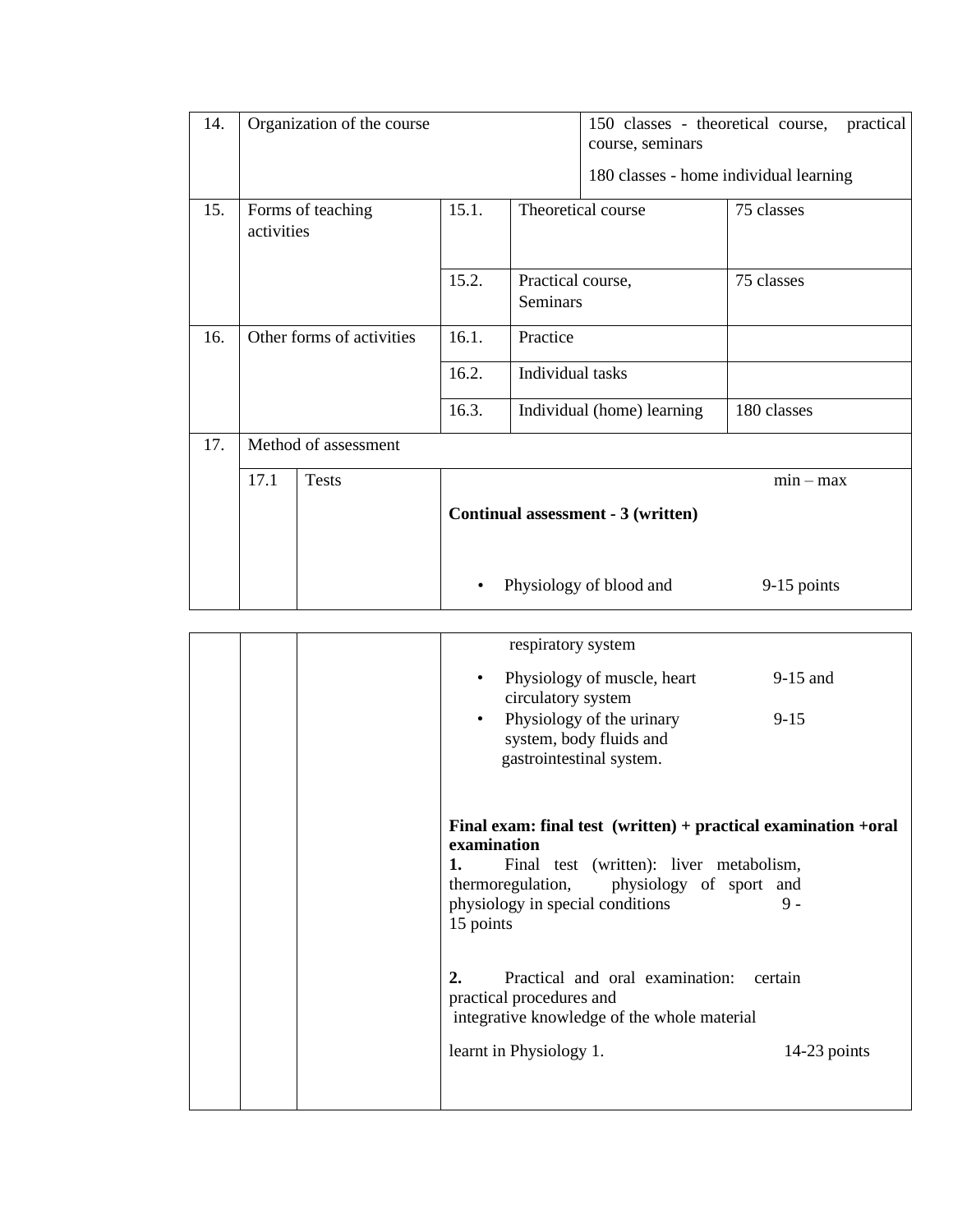|     |      |                                                            | all of the activities.                                       | The grade in the final exam is given according to the<br>grading table, and on the basis of the sum of points obtained in |
|-----|------|------------------------------------------------------------|--------------------------------------------------------------|---------------------------------------------------------------------------------------------------------------------------|
|     | 17.2 | Seminar<br>paper/project<br>(oral/written<br>presentation) | $1 - 3$                                                      | $min$ - $max$                                                                                                             |
|     | 17.3 | Active<br>participation                                    | Theoretical course<br>Practical course<br>Completed textbook | $min - max$<br>$1 - 3$<br>$8 - 11$<br>mandatory                                                                           |
| 18. |      | Grading criteria                                           | up to 59 points                                              | $5$ (five) F                                                                                                              |
|     |      | (points / grade)                                           | from 60 to 68 points                                         | $6$ (six) E                                                                                                               |
|     |      |                                                            | from 69 to 76 points                                         | 7 (seven) D                                                                                                               |
|     |      |                                                            | from 77 to 84 points                                         | 8 (eight) C                                                                                                               |
|     |      |                                                            | from 85 to 92 points                                         | $9$ (nine) B                                                                                                              |
|     |      |                                                            | from 93 to 100 points                                        | $10$ (ten) $A$                                                                                                            |